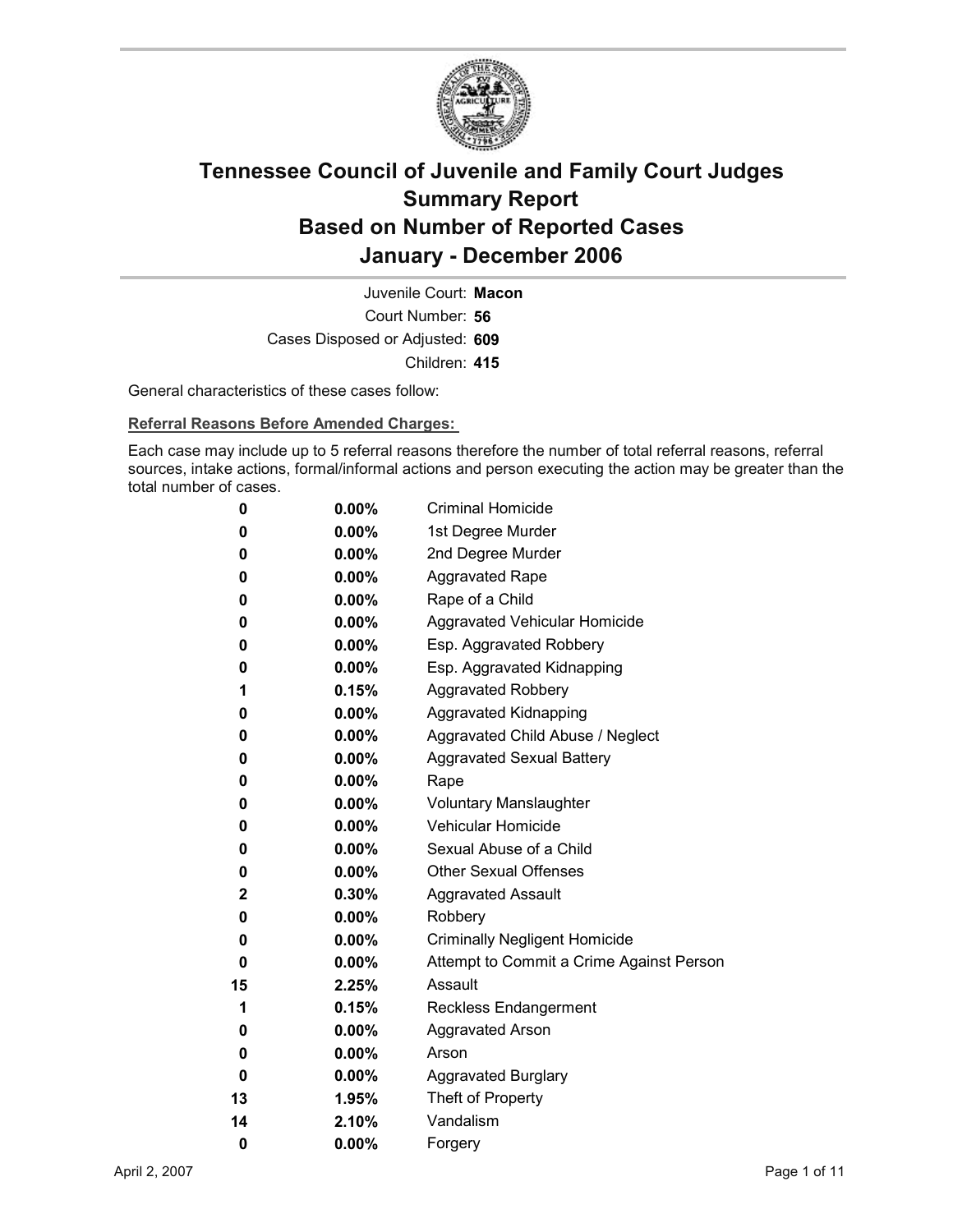

Court Number: **56** Juvenile Court: **Macon** Cases Disposed or Adjusted: **609** Children: **415**

#### **Referral Reasons Before Amended Charges:**

Each case may include up to 5 referral reasons therefore the number of total referral reasons, referral sources, intake actions, formal/informal actions and person executing the action may be greater than the total number of cases.

| 0              | 0.00%    | <b>Worthless Checks</b>                                     |
|----------------|----------|-------------------------------------------------------------|
| 0              | $0.00\%$ | Illegal Possession / Fraudulent Use of Credit / Debit Cards |
| 1              | 0.15%    | <b>Burglary</b>                                             |
| 0              | $0.00\%$ | Unauthorized Use of a Vehicle                               |
| 0              | $0.00\%$ | <b>Cruelty to Animals</b>                                   |
| 0              | $0.00\%$ | Sale of Controlled Substances                               |
| 4              | 0.60%    | <b>Other Drug Offenses</b>                                  |
| 4              | 0.60%    | Possession of Controlled Substances                         |
| 1              | 0.15%    | <b>Criminal Attempt</b>                                     |
| 0              | $0.00\%$ | Carrying Weapons on School Property                         |
| 4              | 0.60%    | Unlawful Carrying / Possession of a Weapon                  |
| 1              | 0.15%    | <b>Evading Arrest</b>                                       |
| 0              | $0.00\%$ | Escape                                                      |
| 1              | 0.15%    | Driving Under Influence (DUI)                               |
| 19             | 2.84%    | Possession / Consumption of Alcohol                         |
| 0              | $0.00\%$ | Resisting Stop, Frisk, Halt, Arrest or Search               |
| 0              | $0.00\%$ | <b>Aggravated Criminal Trespass</b>                         |
| $\mathbf{2}$   | $0.30\%$ | Harassment                                                  |
| 6              | 0.90%    | Failure to Appear                                           |
| 1              | 0.15%    | Filing a False Police Report                                |
| 0              | $0.00\%$ | Criminal Impersonation                                      |
| 5              | 0.75%    | <b>Disorderly Conduct</b>                                   |
| $\overline{7}$ | 1.05%    | <b>Criminal Trespass</b>                                    |
| 6              | $0.90\%$ | Public Intoxication                                         |
| 0              | $0.00\%$ | Gambling                                                    |
| 165            | 24.70%   | <b>Traffic</b>                                              |
| $\mathbf 2$    | $0.30\%$ | Local Ordinances                                            |
| 0              | $0.00\%$ | Violation of Wildlife Regulations                           |
| $\bf{0}$       | $0.00\%$ | Contempt of Court                                           |
| 45             | 6.74%    | Violation of Probation                                      |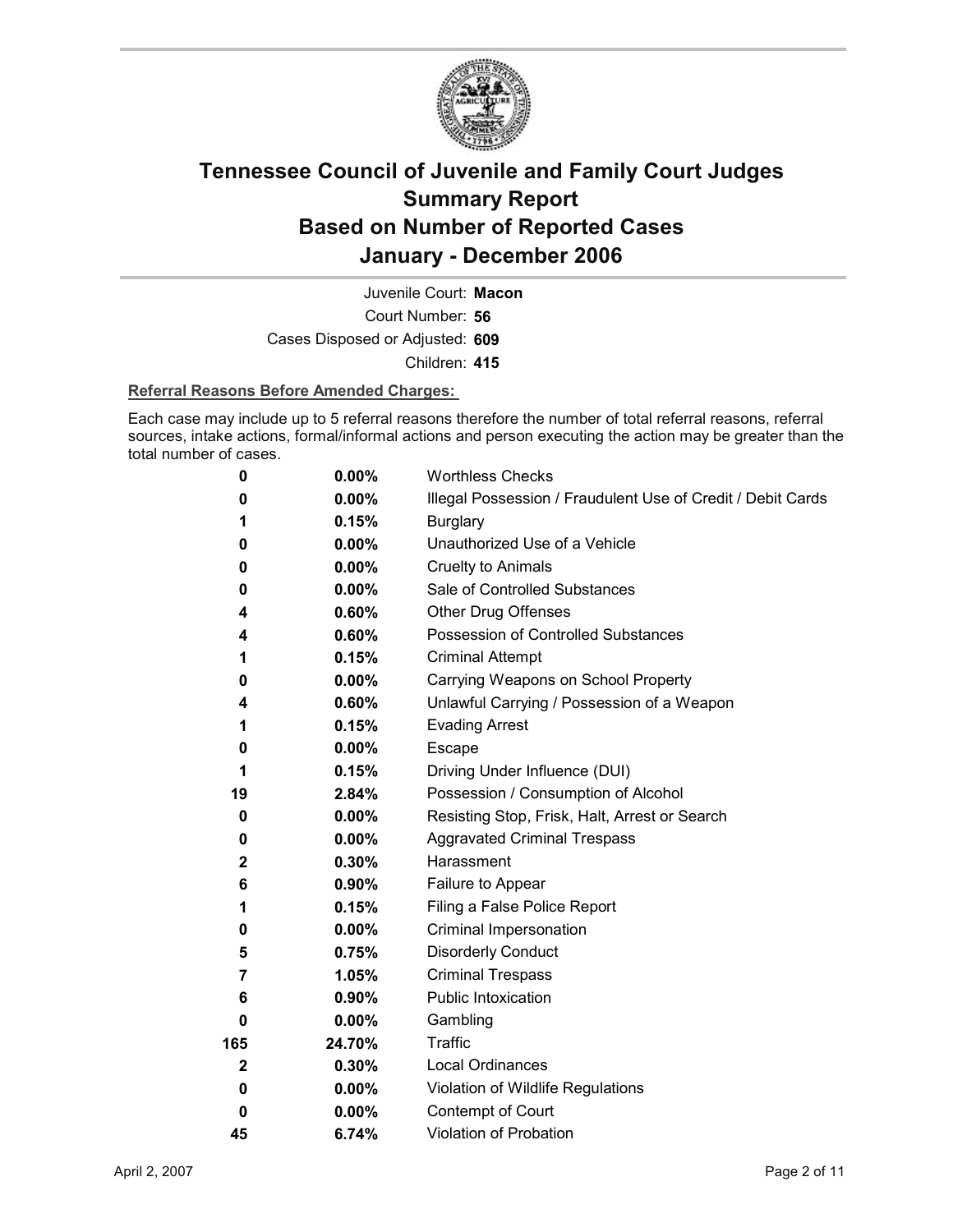

Court Number: **56** Juvenile Court: **Macon** Cases Disposed or Adjusted: **609** Children: **415**

#### **Referral Reasons Before Amended Charges:**

Each case may include up to 5 referral reasons therefore the number of total referral reasons, referral sources, intake actions, formal/informal actions and person executing the action may be greater than the total number of cases.

| 40  | 5.99%    | Truancy                                |
|-----|----------|----------------------------------------|
| 9   | 1.35%    | In-State Runaway                       |
| 0   | 0.00%    | Out-of-State Runaway                   |
| 40  | 5.99%    | Possession of Tobacco Products         |
| 0   | 0.00%    | Violation of a Valid Court Order       |
| 0   | 0.00%    | <b>Violation of Curfew</b>             |
| 0   | 0.00%    | Sexually Abused Child                  |
| 0   | 0.00%    | <b>Physically Abused Child</b>         |
| 159 | 23.80%   | Dependency / Neglect                   |
| 1   | 0.15%    | <b>Termination of Parental Rights</b>  |
| 0   | $0.00\%$ | <b>Violation of Pretrial Diversion</b> |
| 0   | 0.00%    | Violation of Informal Adjustment       |
| 12  | 1.80%    | <b>Judicial Review</b>                 |
| 1   | 0.15%    | <b>Administrative Review</b>           |
| 0   | $0.00\%$ | <b>Foster Care Review</b>              |
| 9   | 1.35%    | Custody                                |
| 1   | 0.15%    | Visitation                             |
| 13  | 1.95%    | Paternity / Legitimation               |
| 25  | 3.74%    | Child Support                          |
| 0   | $0.00\%$ | <b>Request for Medical Treatment</b>   |
| 0   | 0.00%    | <b>Consent to Marry</b>                |
| 26  | 3.89%    | Other                                  |
| 668 | 100.00%  | <b>Total Referrals</b>                 |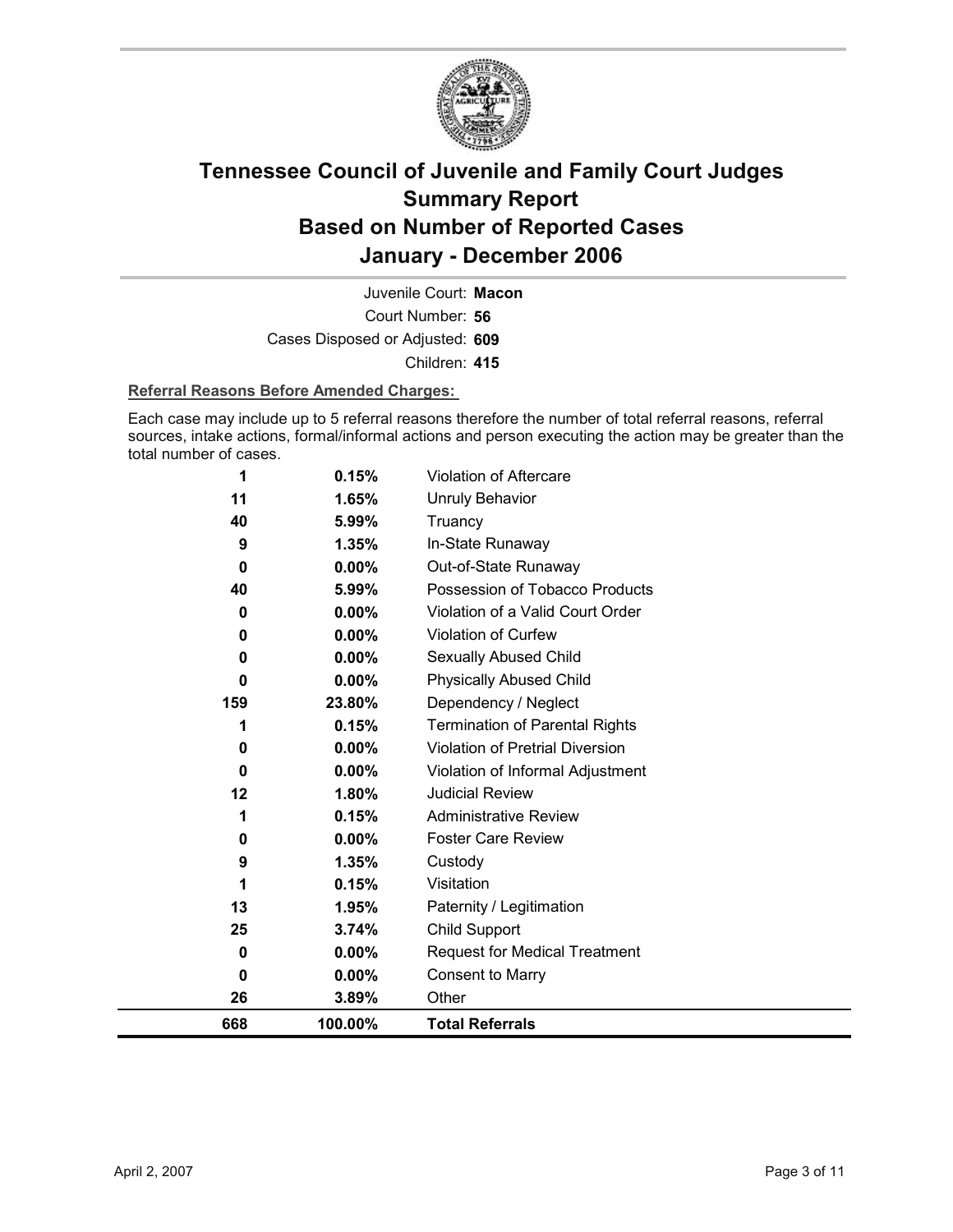

|                             |                                 | Juvenile Court: Macon             |  |  |
|-----------------------------|---------------------------------|-----------------------------------|--|--|
| Court Number: 56            |                                 |                                   |  |  |
|                             | Cases Disposed or Adjusted: 609 |                                   |  |  |
|                             |                                 | Children: 415                     |  |  |
| Referral Sources: 1         |                                 |                                   |  |  |
| 298                         | 44.61%                          | Law Enforcement                   |  |  |
| 18                          | 2.69%                           | Parents                           |  |  |
| 5                           | 0.75%                           | <b>Relatives</b>                  |  |  |
| $\mathbf 0$                 | 0.00%                           | Self                              |  |  |
| 48                          | 7.19%                           | School                            |  |  |
| $\bf{0}$                    | 0.00%                           | <b>CSA</b>                        |  |  |
| 166                         | 24.85%                          | <b>DCS</b>                        |  |  |
| 4                           | 0.60%                           | Other State Department            |  |  |
| 25                          | 3.74%                           | <b>District Attorney's Office</b> |  |  |
| 73                          | 10.93%                          | <b>Court Staff</b>                |  |  |
| $\overline{7}$              | 1.05%                           | Social Agency                     |  |  |
| 1                           | 0.15%                           | <b>Other Court</b>                |  |  |
| 19                          | 2.84%                           | Victim                            |  |  |
| 0                           | 0.00%                           | Child & Parent                    |  |  |
| $\bf{0}$                    | 0.00%                           | Hospital                          |  |  |
| 4                           | 0.60%                           | Unknown                           |  |  |
| 0                           | 0.00%                           | Other                             |  |  |
| 668                         | 100.00%                         | <b>Total Referral Sources</b>     |  |  |
| Age of Child at Referral: 2 |                                 |                                   |  |  |

| 415                          | 100.00%  | <b>Total Child Count</b> |  |
|------------------------------|----------|--------------------------|--|
| 0                            | $0.00\%$ | Unknown / Not Reported   |  |
| 0                            | $0.00\%$ | Ages 19 and Over         |  |
| 120                          | 28.92%   | Ages 17 through 18       |  |
| 122                          | 29.40%   | Ages 15 through 16       |  |
| 54                           | 13.01%   | Ages 13 through 14       |  |
| 20                           | 4.82%    | Ages 11 through 12       |  |
| 99                           | 23.86%   | Ages 10 and Under        |  |
| Age of Gillia at Referral. Z |          |                          |  |

<sup>1</sup> If different than number of Referral Reasons (668), verify accuracy of your court's data.

<sup>2</sup> One child could be counted in multiple categories, verify accuracy of your court's data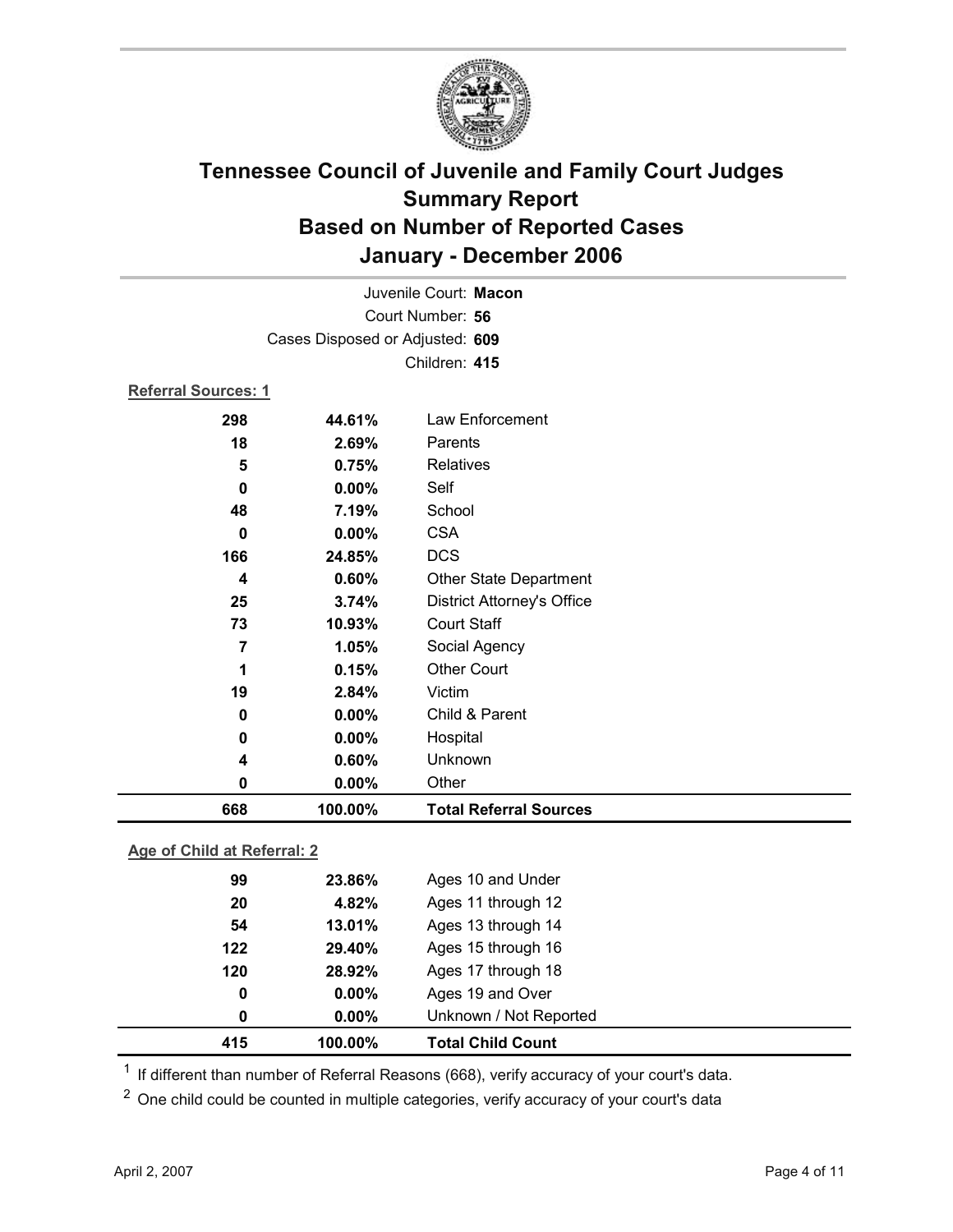

| Juvenile Court: Macon                   |                                 |                          |  |  |
|-----------------------------------------|---------------------------------|--------------------------|--|--|
| Court Number: 56                        |                                 |                          |  |  |
|                                         | Cases Disposed or Adjusted: 609 |                          |  |  |
|                                         |                                 | Children: 415            |  |  |
| Sex of Child: 1                         |                                 |                          |  |  |
| 251                                     | 60.48%                          | Male                     |  |  |
| 164                                     | 39.52%                          | Female                   |  |  |
| $\mathbf 0$                             | 0.00%                           | Unknown                  |  |  |
| 415                                     | 100.00%                         | <b>Total Child Count</b> |  |  |
| Race of Child: 1                        |                                 |                          |  |  |
| 413                                     | 99.52%                          | White                    |  |  |
| 1                                       | 0.24%                           | African American         |  |  |
| $\mathbf 0$                             | 0.00%                           | Native American          |  |  |
| 0                                       | 0.00%                           | Asian                    |  |  |
| $\mathbf 0$                             | 0.00%                           | Mixed                    |  |  |
| 1                                       | 0.24%                           | Unknown                  |  |  |
| 415                                     | 100.00%                         | <b>Total Child Count</b> |  |  |
| <b>Hispanic Origin: 1</b>               |                                 |                          |  |  |
| 30                                      | 7.23%                           | Yes                      |  |  |
| 384                                     | 92.53%                          | <b>No</b>                |  |  |
| 1                                       | 0.24%                           | Unknown                  |  |  |
| 415                                     | 100.00%                         | <b>Total Child Count</b> |  |  |
| <b>School Enrollment of Children: 1</b> |                                 |                          |  |  |
| 212                                     | 51.08%                          | Yes                      |  |  |
| 50                                      | 12.05%                          | No                       |  |  |
| 153                                     | 36.87%                          | Unknown                  |  |  |
| 415                                     | 100.00%                         | <b>Total Child Count</b> |  |  |

 $1$  One child could be counted in multiple categories, verify accuracy of your court's data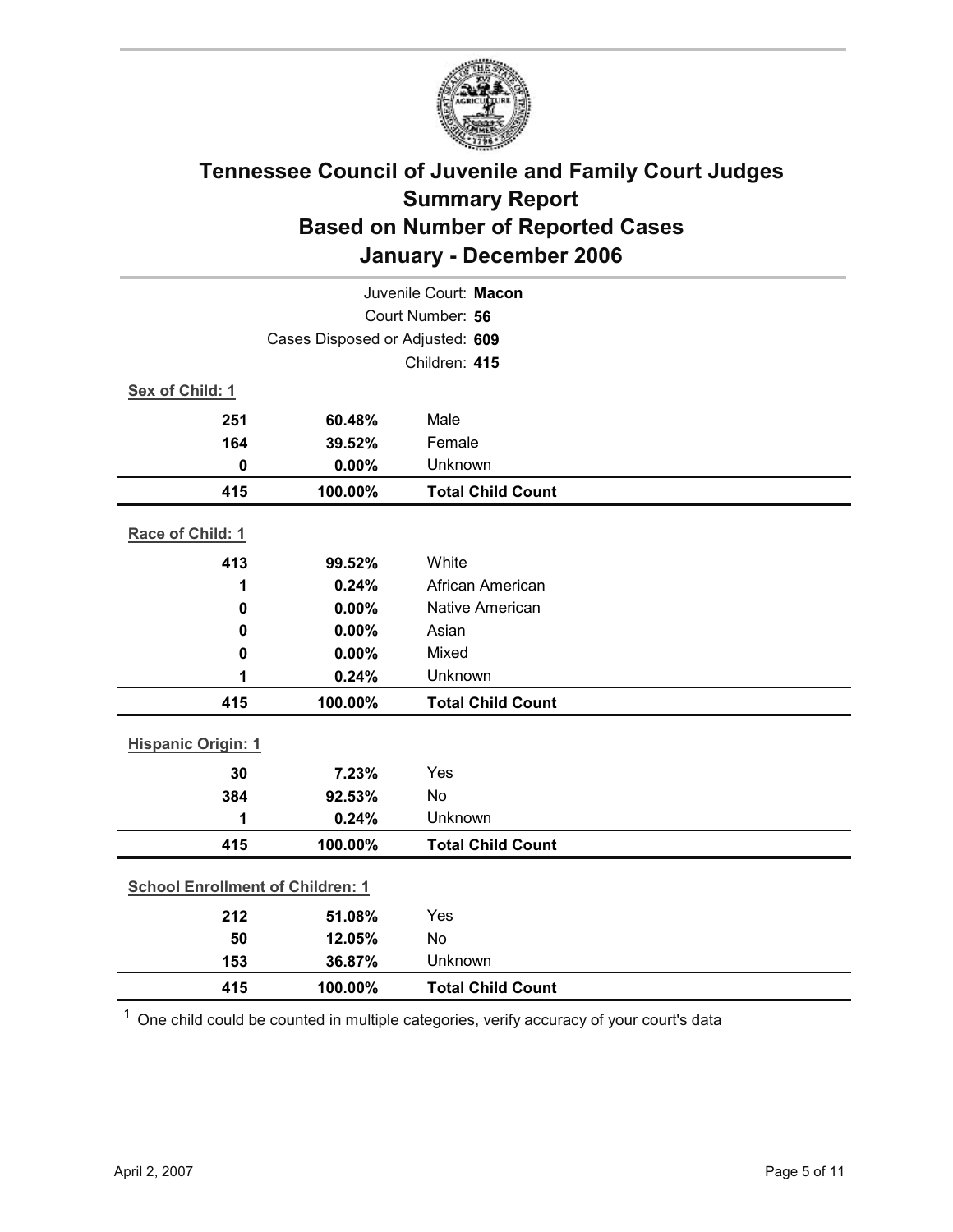

Court Number: **56** Juvenile Court: **Macon** Cases Disposed or Adjusted: **609** Children: **415**

**Living Arrangement of Child at Time of Referral: 1**

| 415          | 100.00%  | <b>Total Child Count</b>     |  |
|--------------|----------|------------------------------|--|
|              | 0.24%    | Other                        |  |
| 180          | 43.37%   | Unknown                      |  |
| $\mathbf{2}$ | 0.48%    | Independent                  |  |
| 0            | $0.00\%$ | In an Institution            |  |
|              | 1.69%    | In a Residential Center      |  |
|              | 0.24%    | In a Group Home              |  |
| 15           | 3.61%    | With Foster Family           |  |
|              | 0.24%    | <b>With Adoptive Parents</b> |  |
| 20           | 4.82%    | <b>With Relatives</b>        |  |
| 21           | 5.06%    | <b>With Father</b>           |  |
| 102          | 24.58%   | With Mother                  |  |
| 1            | 0.24%    | With Mother and Stepfather   |  |
| 0            | $0.00\%$ | With Father and Stepmother   |  |
| 64           | 15.42%   | With Both Biological Parents |  |
|              |          |                              |  |

#### **Type of Detention: 2**

| 609 | 100.00%  | <b>Total Detention Count</b> |  |
|-----|----------|------------------------------|--|
| 0   | $0.00\%$ | Other                        |  |
| 609 | 100.00%  | Does Not Apply               |  |
| 0   | $0.00\%$ | <b>Unknown</b>               |  |
| 0   | $0.00\%$ | <b>Psychiatric Hospital</b>  |  |
| 0   | $0.00\%$ | Jail - No Separation         |  |
| 0   | $0.00\%$ | Jail - Partial Separation    |  |
| 0   | $0.00\%$ | Jail - Complete Separation   |  |
| 0   | $0.00\%$ | Juvenile Detention Facility  |  |
| 0   | $0.00\%$ | Non-Secure Placement         |  |
|     |          |                              |  |

 $<sup>1</sup>$  One child could be counted in multiple categories, verify accuracy of your court's data</sup>

 $2$  If different than number of Cases (609) verify accuracy of your court's data.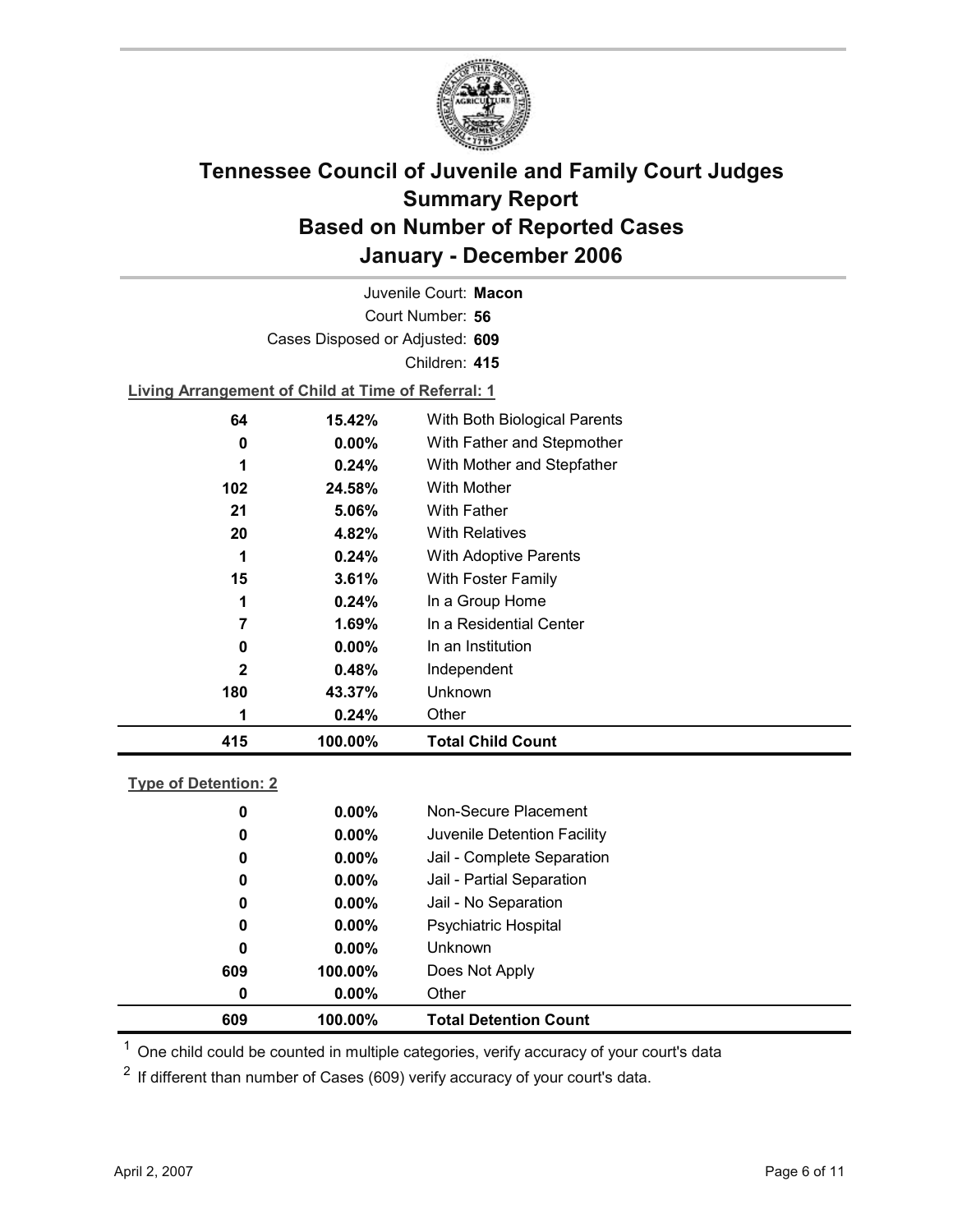

| Juvenile Court: Macon    |                                                    |                                      |  |  |
|--------------------------|----------------------------------------------------|--------------------------------------|--|--|
|                          | Court Number: 56                                   |                                      |  |  |
|                          | Cases Disposed or Adjusted: 609                    |                                      |  |  |
|                          |                                                    | Children: 415                        |  |  |
|                          | <b>Placement After Secure Detention Hearing: 1</b> |                                      |  |  |
| 0                        | 0.00%                                              | Returned to Prior Living Arrangement |  |  |
| 0                        | 0.00%                                              | Juvenile Detention Facility          |  |  |
| 0                        | 0.00%                                              | Jail                                 |  |  |
| 0                        | $0.00\%$                                           | Shelter / Group Home                 |  |  |
| 0                        | 0.00%                                              | <b>Foster Family Home</b>            |  |  |
| 0                        | 0.00%                                              | Psychiatric Hospital                 |  |  |
| 0                        | 0.00%                                              | Unknown / Not Reported               |  |  |
| 609                      | 100.00%                                            | Does Not Apply                       |  |  |
| 0                        | 0.00%                                              | Other                                |  |  |
|                          |                                                    |                                      |  |  |
| 609                      | 100.00%                                            | <b>Total Placement Count</b>         |  |  |
|                          |                                                    |                                      |  |  |
| <b>Intake Actions: 2</b> |                                                    |                                      |  |  |
| 652                      | 97.60%                                             | <b>Petition Filed</b>                |  |  |
| 13                       | 1.95%                                              | <b>Motion Filed</b>                  |  |  |
| 1                        | 0.15%                                              | <b>Citation Processed</b>            |  |  |
| 0                        | $0.00\%$                                           | Notification of Paternity Processed  |  |  |
| 1                        | 0.15%                                              | Scheduling of Judicial Review        |  |  |
| 0                        | 0.00%                                              | Scheduling of Administrative Review  |  |  |
| 1                        | 0.15%                                              | Scheduling of Foster Care Review     |  |  |
| 0                        | 0.00%                                              | Unknown                              |  |  |
| 0<br>0                   | 0.00%<br>$0.00\%$                                  | Does Not Apply<br>Other              |  |  |

 $1$  If different than number of Cases (609) verify accuracy of your court's data.

 $2$  If different than number of Referral Reasons (668), verify accuracy of your court's data.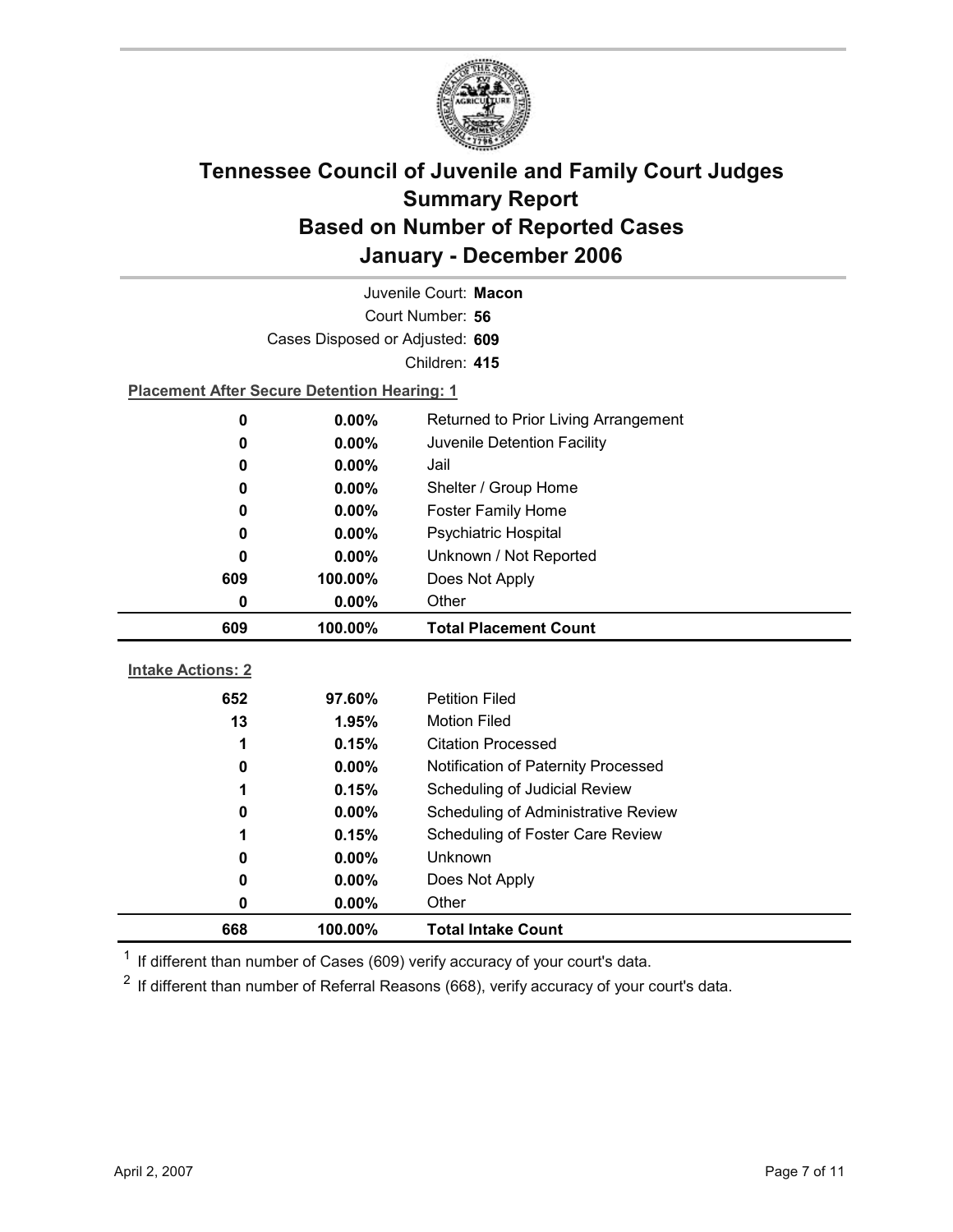

Court Number: **56** Juvenile Court: **Macon** Cases Disposed or Adjusted: **609** Children: **415**

### **Last Grade Completed by Child: 1**

| 62.17%  | No                                                                                                              |
|---------|-----------------------------------------------------------------------------------------------------------------|
| 0.48%   | Yes                                                                                                             |
|         |                                                                                                                 |
| 100.00% | <b>Total Child Count</b>                                                                                        |
| 0.00%   | Other                                                                                                           |
| 38.55%  | Unknown                                                                                                         |
| 0.00%   | Never Attended School                                                                                           |
| 0.48%   | Graduated                                                                                                       |
| 0.24%   | <b>GED</b>                                                                                                      |
| 0.00%   | Non-Graded Special Ed                                                                                           |
| 0.72%   | 12th Grade                                                                                                      |
| 12.05%  | 11th Grade                                                                                                      |
| 6.51%   | 10th Grade                                                                                                      |
| 8.43%   | 9th Grade                                                                                                       |
| 8.19%   | 8th Grade                                                                                                       |
|         | 7th Grade                                                                                                       |
| 3.37%   | 6th Grade                                                                                                       |
|         | 5th Grade                                                                                                       |
|         | 4th Grade                                                                                                       |
|         | 3rd Grade                                                                                                       |
|         | 2nd Grade                                                                                                       |
|         | 1st Grade                                                                                                       |
|         | Preschool<br>Kindergarten                                                                                       |
|         |                                                                                                                 |
|         | 0.00%<br>1.69%<br>0.48%<br>1.45%<br>1.45%<br>0.48%<br>0.96%<br>5.06%<br><b>Enrolled in Special Education: 1</b> |

 $1$  One child could be counted in multiple categories, verify accuracy of your court's data

**155 37.35%** Unknown

**415 100.00% Total Child Count**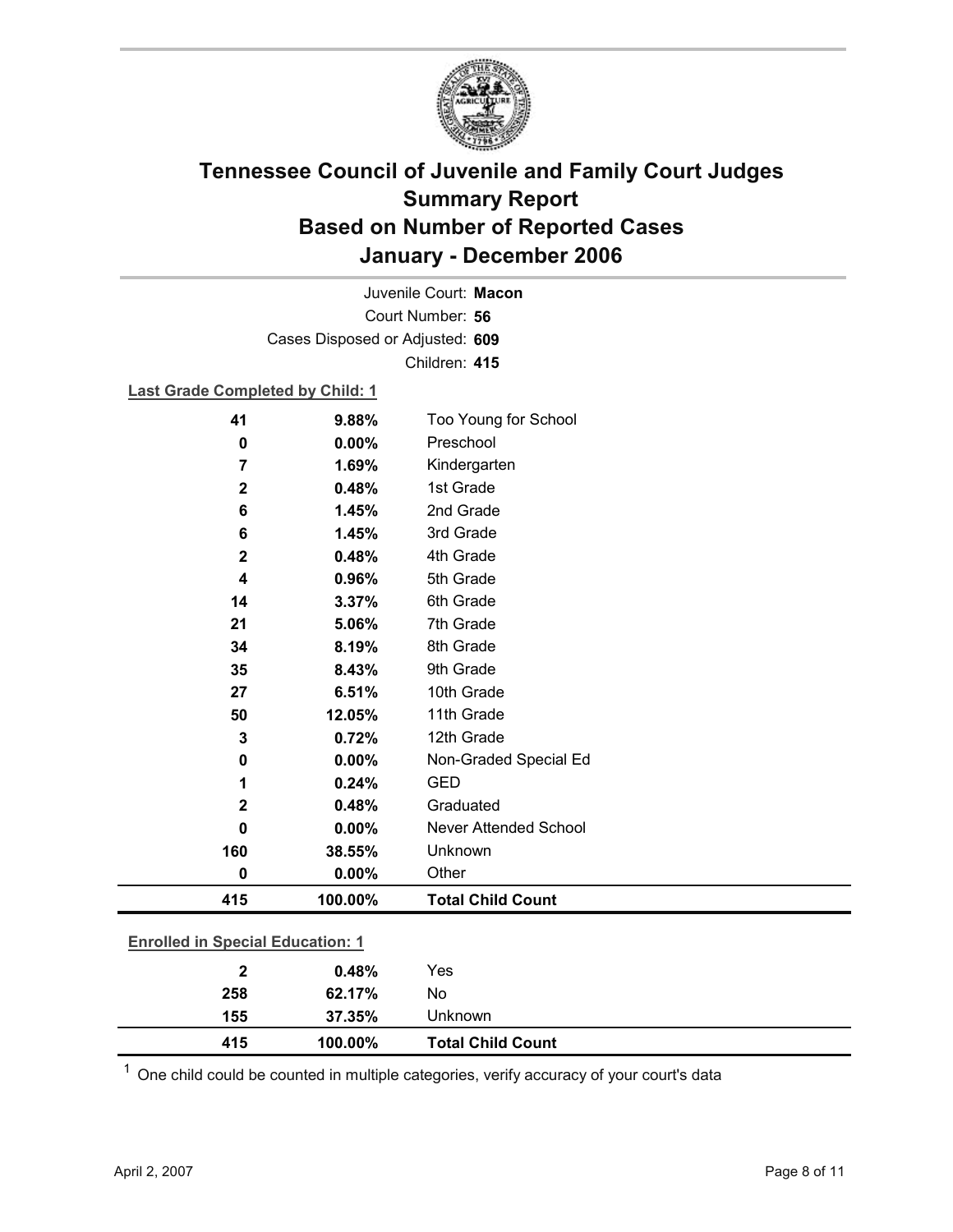

|                              |                                 | Juvenile Court: Macon     |
|------------------------------|---------------------------------|---------------------------|
|                              |                                 | Court Number: 56          |
|                              | Cases Disposed or Adjusted: 609 |                           |
|                              |                                 | Children: 415             |
| <b>Action Executed By: 1</b> |                                 |                           |
| 668                          | 100.00%                         | Judge                     |
| 0                            | $0.00\%$                        | Referee                   |
| $\boldsymbol{0}$             | $0.00\%$                        | <b>YSO</b>                |
| 0                            | $0.00\%$                        | Other                     |
| 0                            | 0.00%                           | Unknown / Not Reported    |
| 668                          | 100.00%                         | <b>Total Action Count</b> |

### **Formal / Informal Actions: 1**

| 150 | 22.46%   | Dismissed                                      |
|-----|----------|------------------------------------------------|
| 0   | $0.00\%$ | Retired / Nolle Prosequi                       |
| 240 | 35.93%   | <b>Complaint Substantiated Delinquent</b>      |
| 46  | 6.89%    | <b>Complaint Substantiated Status Offender</b> |
| 39  | 5.84%    | Complaint Substantiated Dependent / Neglected  |
| 0   | $0.00\%$ | <b>Complaint Substantiated Abused</b>          |
| 0   | $0.00\%$ | <b>Complaint Substantiated Mentally III</b>    |
| 0   | $0.00\%$ | Informal Adjustment                            |
| 0   | $0.00\%$ | <b>Pretrial Diversion</b>                      |
| 0   | $0.00\%$ | Transfer to Adult Court Hearing                |
| 1   | 0.15%    | Charges Cleared by Transfer to Adult Court     |
| 164 | 24.55%   | <b>Special Proceeding</b>                      |
| 28  | 4.19%    | <b>Review Concluded</b>                        |
| 0   | $0.00\%$ | Case Held Open                                 |
| 0   | $0.00\%$ | Other                                          |
| 0   | $0.00\%$ | Unknown / Not Reported                         |
| 668 | 100.00%  | <b>Total Action Count</b>                      |

 $1$  If different than number of Referral Reasons (668), verify accuracy of your court's data.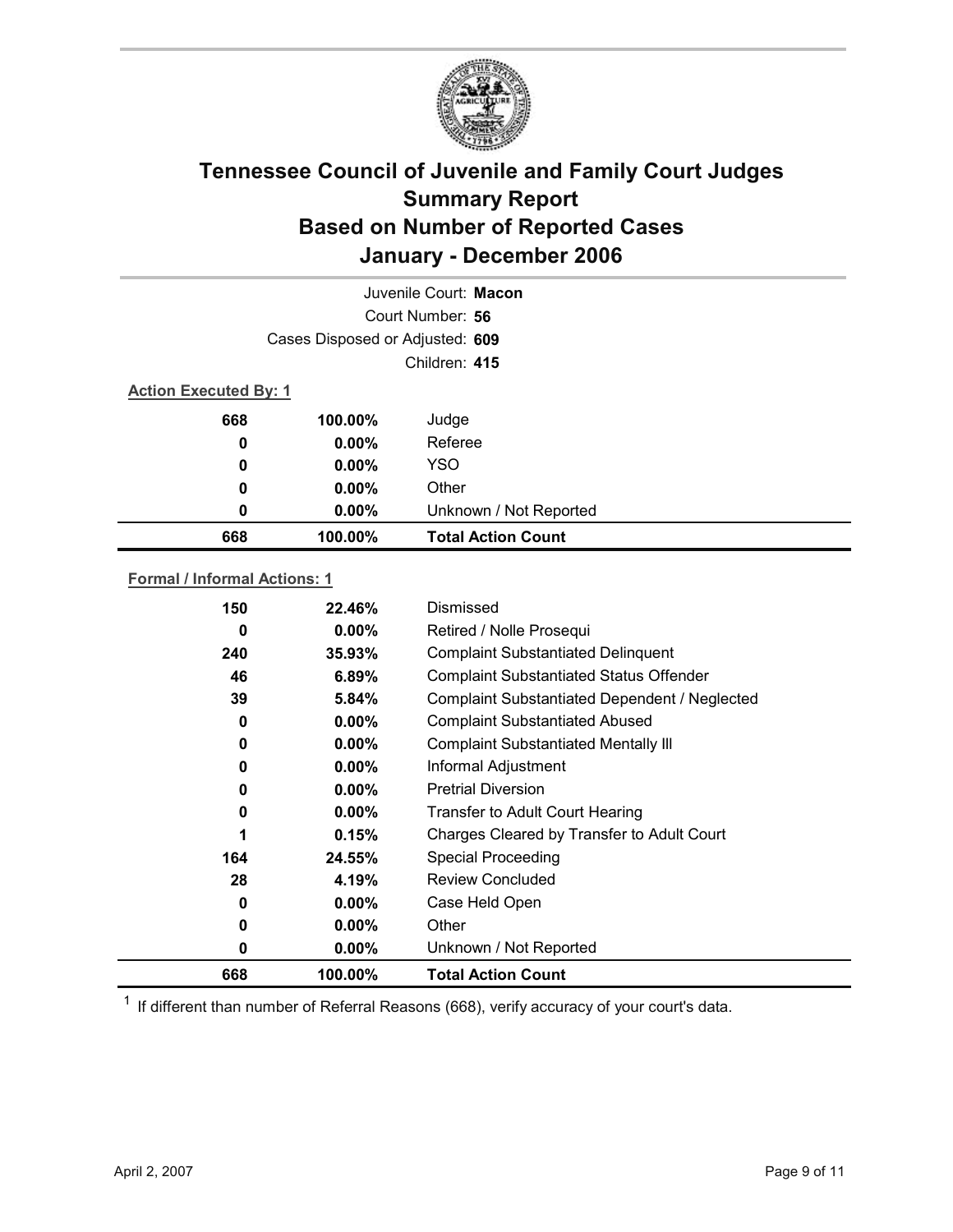

|                                 |                                                       | Juvenile Court: Macon                                |  |
|---------------------------------|-------------------------------------------------------|------------------------------------------------------|--|
|                                 |                                                       | Court Number: 56                                     |  |
| Cases Disposed or Adjusted: 609 |                                                       |                                                      |  |
| Children: 415                   |                                                       |                                                      |  |
| <b>Case Outcomes:</b>           | There can be multiple outcomes for one child or case. |                                                      |  |
| 130                             | 11.36%                                                | <b>Case Dismissed</b>                                |  |
| 0                               | $0.00\%$                                              | Case Retired or Nolle Prosequi                       |  |
| 0                               | 0.00%                                                 | Warned / Counseled                                   |  |
| $\mathbf{2}$                    | 0.17%                                                 | Held Open For Review                                 |  |
| 41                              | 3.58%                                                 | Supervision / Probation to Juvenile Court            |  |
| 45                              | 3.93%                                                 | <b>Probation to Parents</b>                          |  |
| 0                               | $0.00\%$                                              | Referral to Another Entity for Supervision / Service |  |
| 13                              | 1.14%                                                 | Referred for Mental Health Counseling                |  |
| 26                              | 2.27%                                                 | Referred for Alcohol and Drug Counseling             |  |
| 1                               | 0.09%                                                 | <b>Referred to Alternative School</b>                |  |
| 1                               | 0.09%                                                 | Referred to Private Child Agency                     |  |
| 0                               | 0.00%                                                 | Referred to Defensive Driving School                 |  |
| 2                               | 0.17%                                                 | Referred to Alcohol Safety School                    |  |
| 1                               | 0.09%                                                 | Referred to Juvenile Court Education-Based Program   |  |
| 17                              | 1.49%                                                 | Driver's License Held Informally                     |  |
| 0                               | $0.00\%$                                              | <b>Voluntary Placement with DMHMR</b>                |  |
| 0                               | $0.00\%$                                              | <b>Private Mental Health Placement</b>               |  |
| 0                               | $0.00\%$                                              | <b>Private MR Placement</b>                          |  |
| 0                               | $0.00\%$                                              | Placement with City/County Agency/Facility           |  |
| 5                               | 0.44%                                                 | Placement with Relative / Other Individual           |  |
| 212                             | 18.53%                                                | Fine                                                 |  |
| 9                               | 0.79%                                                 | <b>Public Service</b>                                |  |
| 10                              | 0.87%                                                 | Restitution                                          |  |
| 0                               | 0.00%                                                 | Runaway Returned                                     |  |
| 19                              | 1.66%                                                 | No Contact Order                                     |  |
| 0                               | 0.00%                                                 | Injunction Other than No Contact Order               |  |
| 0                               | 0.00%                                                 | <b>House Arrest</b>                                  |  |
| 0                               | $0.00\%$                                              | <b>Court Defined Curfew</b>                          |  |
| 0                               | 0.00%                                                 | Dismissed from Informal Adjustment                   |  |
| 0                               | 0.00%                                                 | <b>Dismissed from Pretrial Diversion</b>             |  |
| 0                               | 0.00%                                                 | Released from Probation                              |  |
| 1                               | 0.09%                                                 | <b>Transferred to Adult Court</b>                    |  |
| 0                               | 0.00%                                                 | <b>DMHMR Involuntary Commitment</b>                  |  |